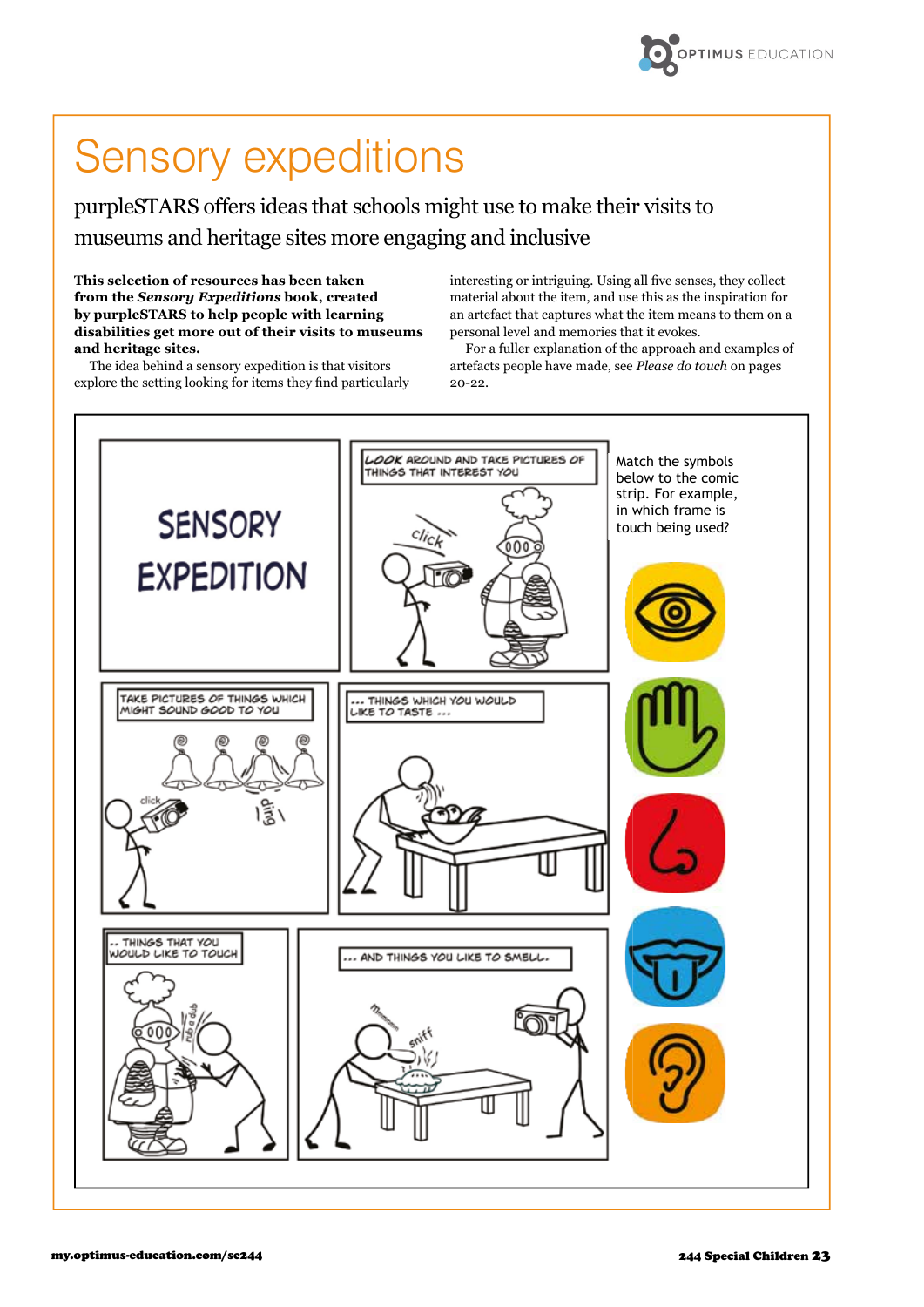Use this worksheet to make a note of which senses you used during the expedition, and where the senses were used. You can then use this worksheet to remind you of where you used your different senses for other activities.

| What did you see?                                       |  |
|---------------------------------------------------------|--|
| Were there things<br>you would like to<br>have touched? |  |
| Were there things<br>you would like to<br>have smelled? |  |
| Were there things<br>you would like to<br>have tasted?  |  |
| What did you hear?                                      |  |
|                                                         |  |





Taking a picture of afternoon tea in a Victorian museum

## which senses did you use?